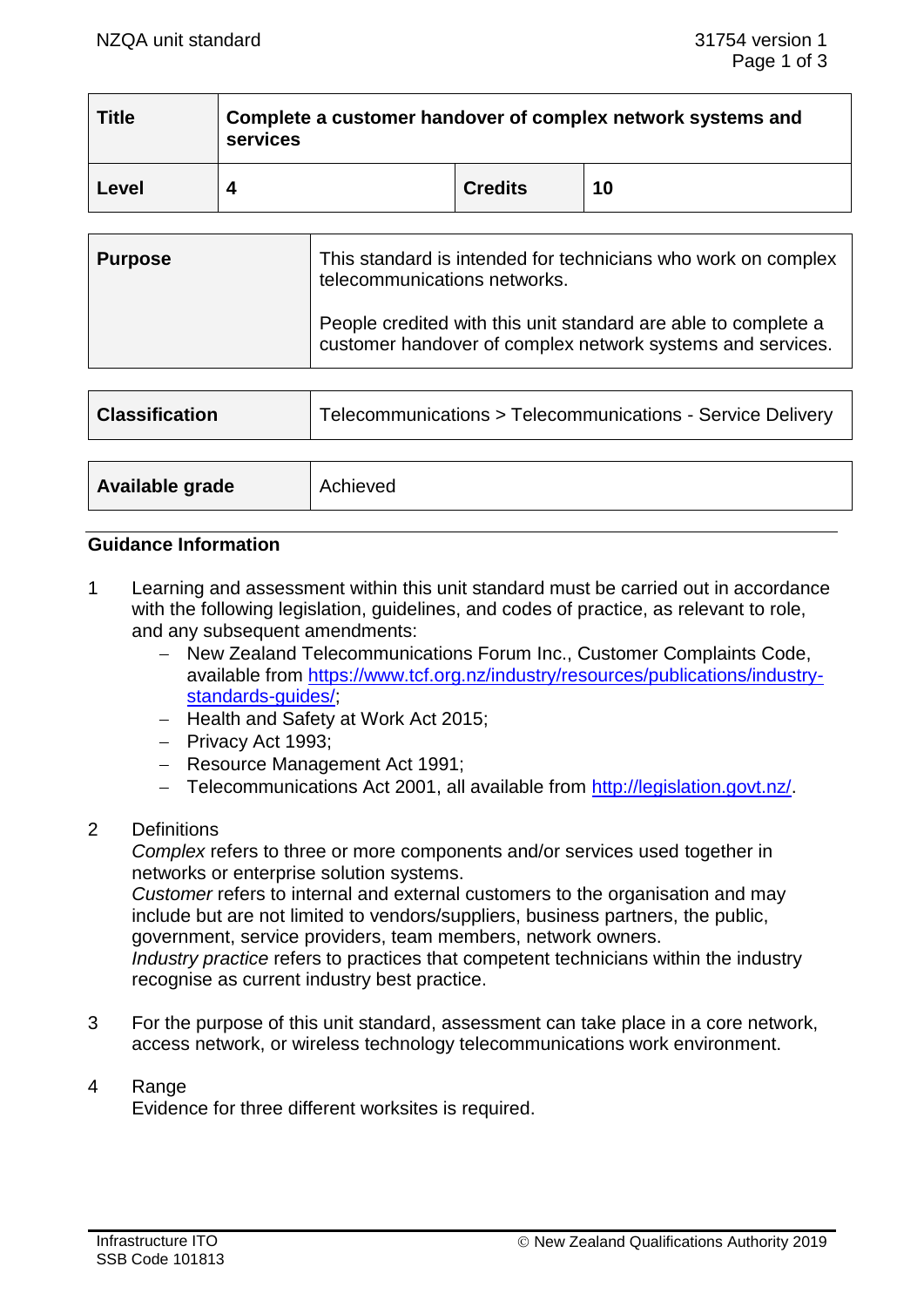# **Outcomes and performance criteria**

### **Outcome 1**

Complete a customer handover of complex network systems and services.

### **Performance criteria**

1.1 Post-installation site restoration and customer walk-through is completed in accordance with industry practice and customer requirements.

Range fire stopping, associated contractor services, reinstatement.

- 1.2 Ownership of relevant cabling, and customer requirements are confirmed in terms of plans for commissioning and demarcation points.
- 1.3 Documentation is completed and is handed over to the customer with support materials in accordance with customer requirements.
	- Range documentation may include but is not limited to cable and equipment labelling, as-built documentation, test and diagnostic results and recording in electronic records systems; support materials may include but are not limited to – as built drawings, performance certification, maintenance materials, product leaflets and instructions, testing instructions, troubleshooting guides
- 1.4 Network records and technical documentation are updated in accordance with customer requirements.
	- Range network records may include but are not limited to cable distribution plans, network installation plans, underground cable plans, fibre optic grid plans, geographical information system, cable pair sheets, customer records, photographs, cable network alterations.
- 1.5 Handover process and findings are evaluated, and recommendations for improvements are documented in accordance with customer requirements.

| <b>Planned review date</b> | 31 December 2023 |
|----------------------------|------------------|
|                            |                  |

#### **Status information and last date for assessment for superseded versions**

| <b>Process</b> | <b>Version</b> | <b>Date</b> | <b>Last Date for Assessment</b> |
|----------------|----------------|-------------|---------------------------------|
| Registration   |                | 23 May 2019 | N/A                             |

### **Consent and Moderation Requirements (CMR) reference** | 0101

This CMR can be accessed at [http://www.nzqa.govt.nz/framework/search/index.do.](http://www.nzqa.govt.nz/framework/search/index.do)